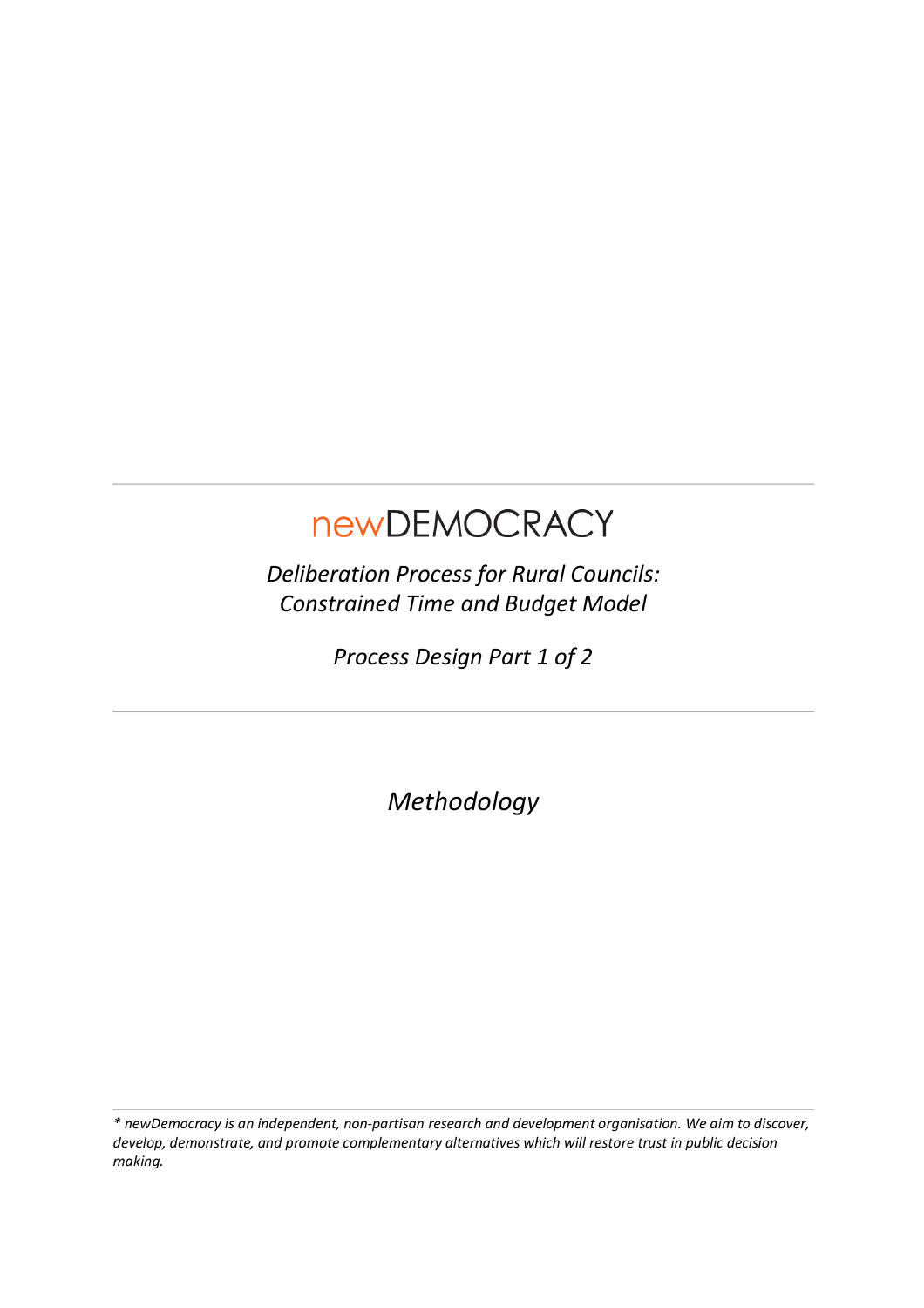# *1. About The newDemocracy Foundation*

newDemocracy is a not-for-profit research group, with a particular focus on best-practice citizen engagement and innovations in democratic structures.

newDemocracy explores and tests engagement methods that enable a representative sample of the community to deliberate and seek **common ground**.

By combining the three elements of *random selection*, the *provision of time* and *access to a diverse range of information*, and *independently facilitated* forums for dialogue, newDemocracy believes that a much more robust and **publicly-trusted outcome** can be obtained which can assist governments in achieving public acceptance of **hard trade-offs**.

newDemocracy's research and advocacy is focussed on identifying less adversarial, more deliberative and more inclusive public decision-making processes. The goal of democracy is social cohesion, not division, so we need to design a democratic process that better delivers that.

newDemocracy's services are provided on a cost recovery basis - consistent with its structure as a not-for-profit foundation, with services provided pro-bono on occasion. Services for this series of designs are being provided at no charge. It follows discussion with Councils such as Moira Shire Council and Ararat Rural City Council (Victoria) that identified a need for this general advice.

newDemocracy is not a think tank and holds no policy views. newDemocracy also commissions independent third-party research which occurs in parallel to the process in order to ensure robustness and to capture the potential for improvements to existing democratic processes.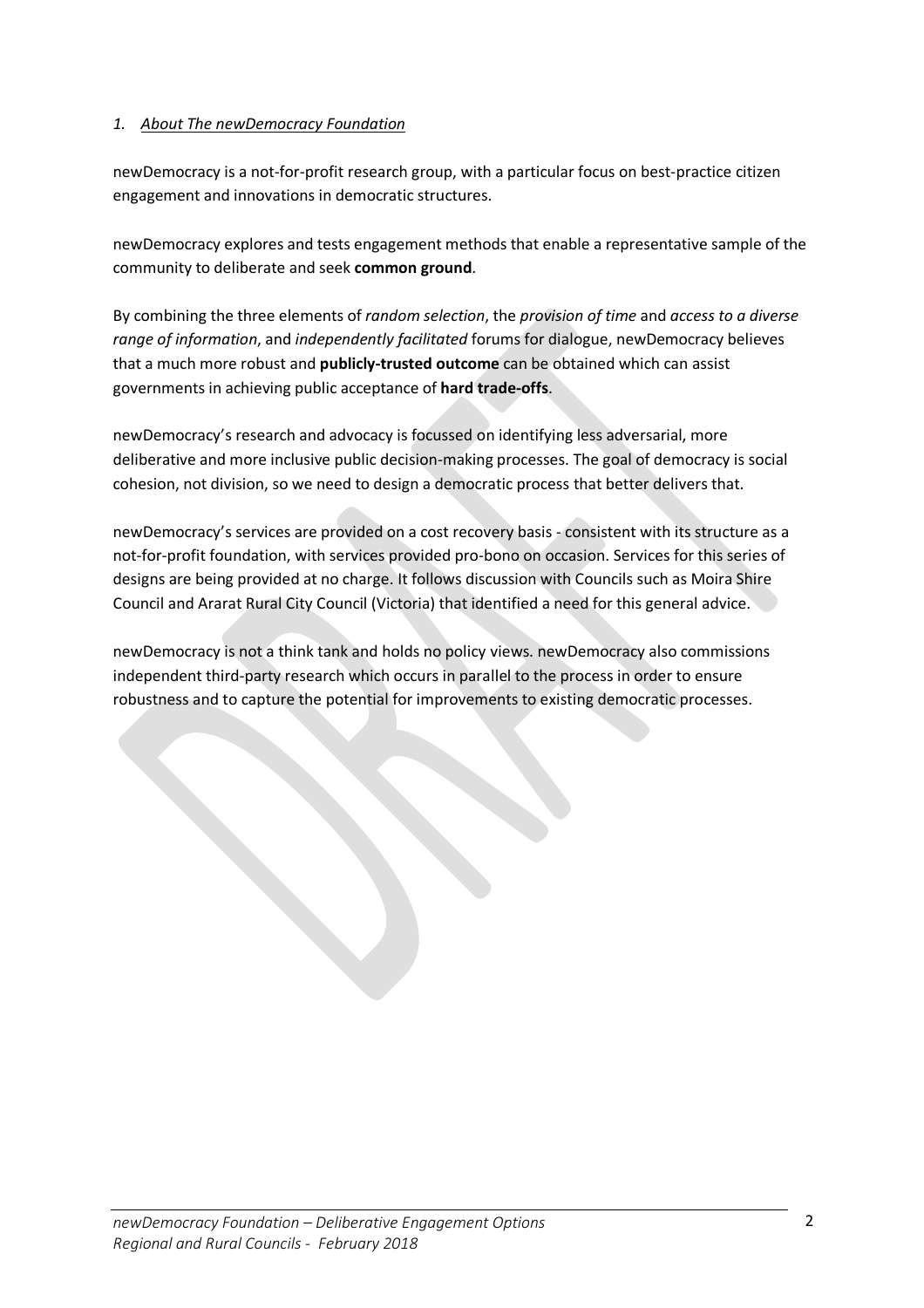# *2. Overview*

Local councils are uniquely placed to engage deliberatively with their community. They make complex trade-off decisions that need to be tailored to local needs. Traditionally, this level of engagement has been too difficult for small councils, and so surveys and self-selected groups are default options. These are both too easy to ignore and provide the wrong kind of answers. A representative and deliberative engagement is much more difficult to set aside because of the way it involves the community in actively making the informed decision for council.

This is pertinent as the current Victorian Local Government Act review has proposed (among other significant reforms) changes to improve the transparency, responsiveness and collaborative capacity of councils. Specifically, it has suggested that deliberative community engagement will be included in the new Act, requiring Councillors to participate in deliberative processes with the method to be determined by each council.

The method is indicative of a desire to engage with the community thoroughly; to go deeper in talking about who and what should be contributed over the coming budgetary period (and into the future) and having those hard conversations about priorities, growth, development and capacity to pay. Many small, regional and rural councils must do this within limited means and find a way to genuinely build a role for residents as a complementary voice and input in making public decisions.

With this in mind, newDemocracy has designed this model to apply deliberative principles to a process that works in a regional and rural location in a time and cost sensitive manner. Approximately 30-50 randomly selected residents who, armed with time and free access to information and clear authority to make recommendations will answer the question posed to them by their Council.

It is important to note that Council will be undertaking this process in an environment where deliberative processes are gaining widespread recognition for their effectiveness and are expected to be a legislative requirement when the Victorian Government's review of the Local Government Act is completed in 2018. Successful implementation of this process design – as a pilot project for others to replicate – will place a council among the leaders in the state, and undoubtedly assist other councils and Local Government Victoria as they seek to implement the new act.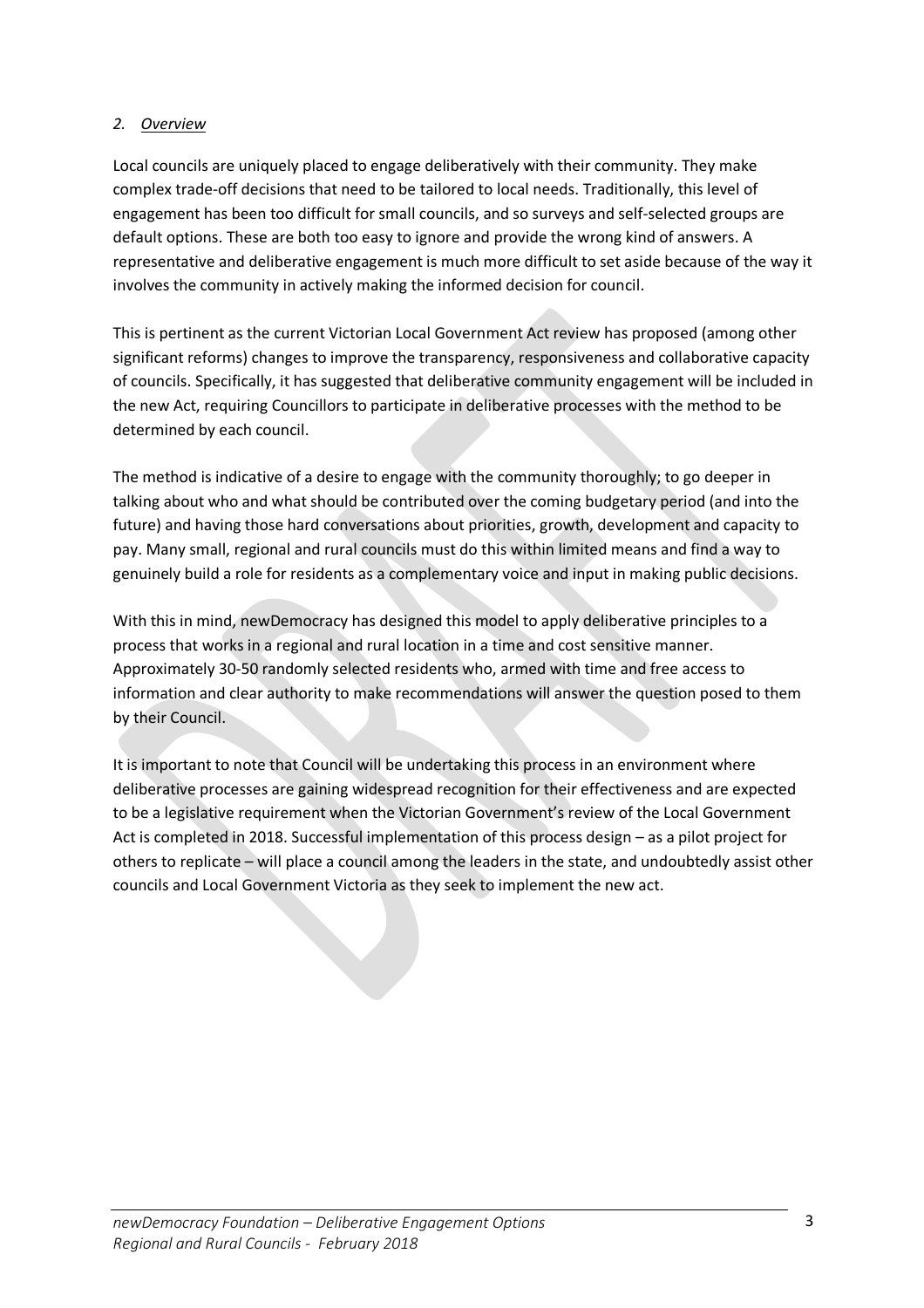# *3. Different processes for different Councils*

Why should Council do something different from the usual community engagement activities that it has used in the past? Simply put, because it will allow Council to make decisions that the wider community can look at and trust by more directly and visibly 'sharing the decision'. The commitments, principles and decisions they make will be more trusted because residents can see they are based on the recommendations of "people like me", overseen by "people like me" and ultimately supported and endorsed by "people like me".

Most forms of government engagement are quite shallow, and opinion driven. We have faith in people's ability and willingness to think if they are given the chance and can see it is worth their time.

Without this, there is every likelihood that any major directions Council outlines will face the standard degree of cynicism and scepticism. This is not a comment on the merits of a Council's work or intent; simply a comment on the importance of public trust and the inherent difficulties that any council faces. Community engagement that simply ticks the requisite boxes serves no meaningful purpose in achieving actual and practical community support.

In contrast, newDemocracy's principles point to the opposite approach: enable a fairly small but diverse group of people to gain a deeper experience of the work done by Council and identify areas of common ground; encourage the group members to think broadly and laterally and to clearly communicate what it is they want from their Council. This is not an audit; nor an expert advisory report. **Even in a limited setting, it is a process that will deliver a valid, reliable and considered summary of local views from the community in place of raw opinions or an extensive wish-list**. Councillors already know what passionate and motivated advocates believe is right for the community, because they hear from them often. The process is designed to share with Councillors the informed views of people who are much less likely to engage with them.

Importantly, in this document, newDemocracy has designed a method that provides a deliberative approach to community engagement while taking specific account of three unique regional and rural council characteristics.

First, this process is one that reflects the **geographically-dispersed** nature of a local government area with a small population. Accordingly, this process will see the operation of a deliberative process that stratifies for land use. In identifying 'who is the community' we note the importance of this criteria.

Second, this project acknowledges that small rural councils have **limited resources** to undertake a deliberative process. While Council wants to engage deeply and effectively in order to generate meaningful input from the community this needs to be undertaken in a cost-effective (zero-cost) manner. Full-scale Citizens' Jury projects deliver highly meaningful outcomes, as has been shown by newDemocracy in other settings, but can be expensive processes to run. It is possible to apply deliberative principles in a method more suited to cost pressures of a small rural council – and in doing so – move beyond traditional formats which much of the community view as meaningless.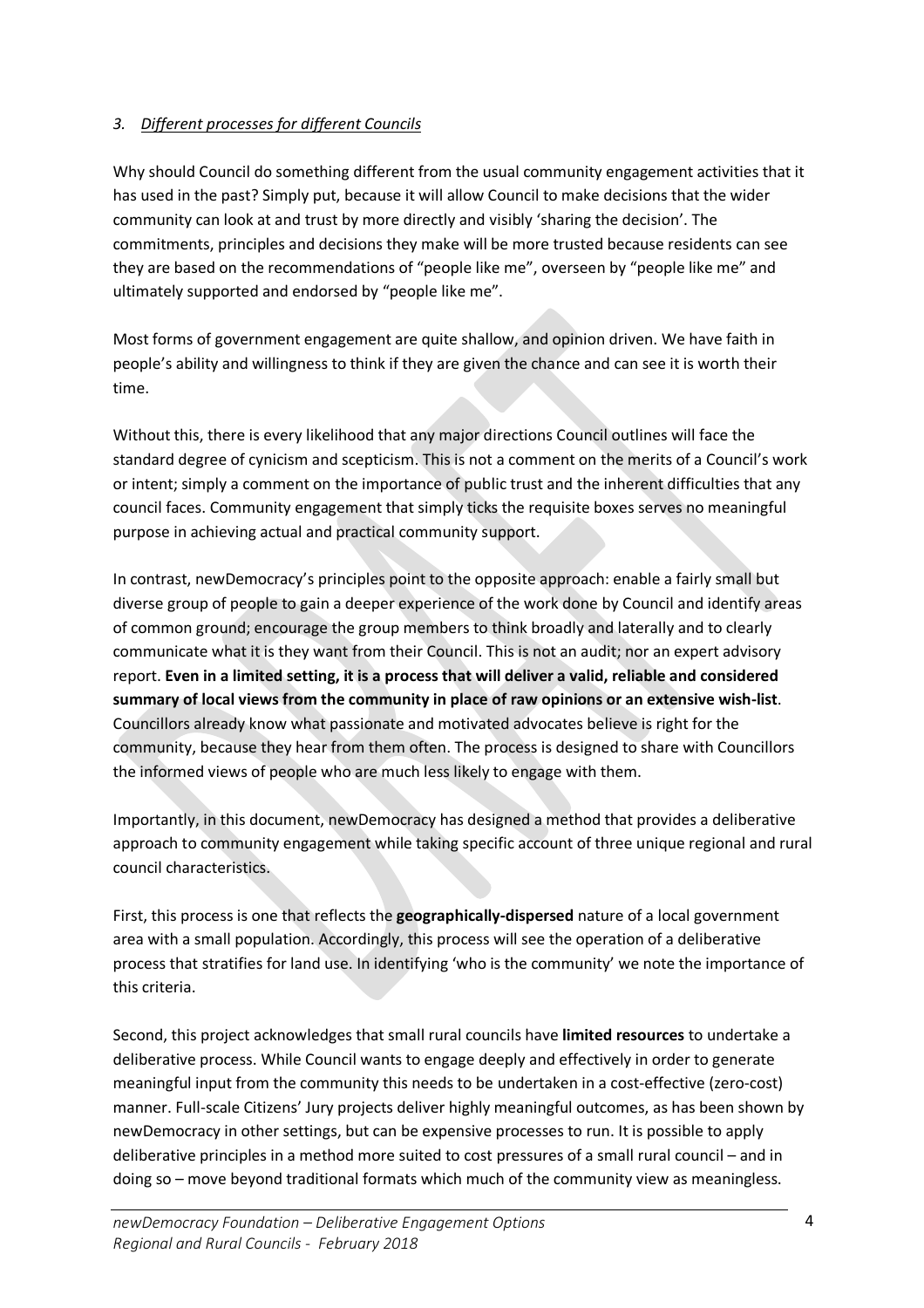Third, this process is designed around **time pressures**. Completion of the project is set within a 2 month period. Even modified jury-style processes require significant time inputs. In a trade-off between time and depth of engagement, this process will operate on a single weekend. This is still considerably more time – and allows for the consideration of more sources than citizens typically would when looking at a government decision.

Accordingly, this process design will build on the core idea of **Deliberative Polling** (designed by Stanford's James Fishkin) to achieve a balance of time and deliberation. We also range beyond the Deliberative Poll design to move beyond the constraint of showing citizens only a limited range of options. The options provided become a starting point, one which citizens can move beyond if this helps them find common ground.

This method is **significantly** different from a standard jury process in a number of ways. These differences will change the outputs from the process, and the way the deliberation will occur in the room.

The power of deliberative processes lies in the way they combine the core elements of **time, information** and **common ground**. Deliberative polling is a compromise on both time and common ground. This is because deliberative polling is typically a single day exercise (excluding the prereading before the day), and deliberative polling is typically an individualised process. It is individualised because it focuses on the views of individuals in a room and not the view of 'the room' as a whole. This changes the way people interact with the process and reduces the incentive to find common ground in providing recommendations. newDemocracy holds the view that the act of identifying trade-offs is the most valuable insight to offer government.

newDemocracy has designed a process that best avoids these compromises in the restricted timeframe available. We have done this by modifying the way polling occurs in the room. Shifting the group's purpose toward finding positions of consensus from available options, in contrast to the orthodox technique of revealing variance in individuals' views.

This approach maintains the strength of deliberation in finding common ground, while at the same time working within a two-day timeframe.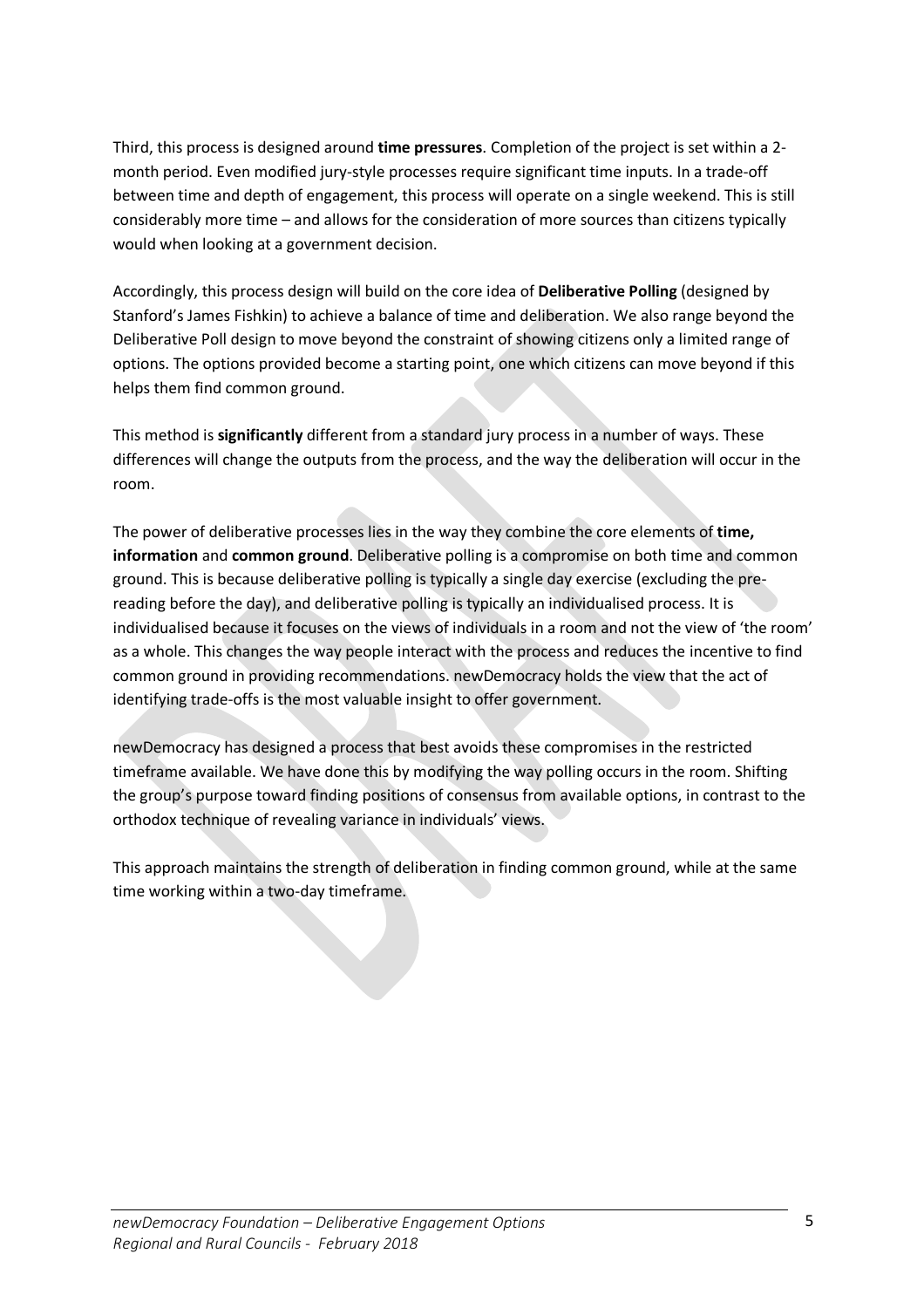# *4. How to frame the question*

It is of central importance that the limit of the group's decision-making authority is pre-agreed and clearly conveyed. This must be expressed simply, broadly and openly so as not to be interpreted as directing a particular decision. It will serve to focus the group's discussions.

The remit needs to provide an open question that clearly stipulates the topic but does not curtail the groups' exploration of the topic from the outset.

# **REMIT EXAMPLES**

Different types of land pay different amounts of rates to Council. What is a fair balance?

#### Which infrastructure projects should we prioritise?

-

# Where should Council's budget priorities lie?

-

The project needs to pass the test of being the single best offer to participate in a shared public decision that a citizen can ever expect to receive - and this is central to the very high positive response rates we are able to achieve for invitations of this type.

For this reason, clear **authority** needs to be given to the participants from the outset.

An example of clearly communicating this authority might be:

**The unedited recommendations of the deliberative process will be published by Council.**

**A response to your recommendations will be given in person by the Mayor and Councillors.**

#### **A detailed written response to your recommendations will be provided by Council within 45 days.**

This explanation of what will happen at the end of the process, and the commitment to publically responding to the recommendations, reinforces the seriousness with which council is treating the process.

#### *What constitutes a decision?*

This process is different from a standard Citizen Jury model, in which newDemocracy requires an 80% supermajority for a final decision from the participants.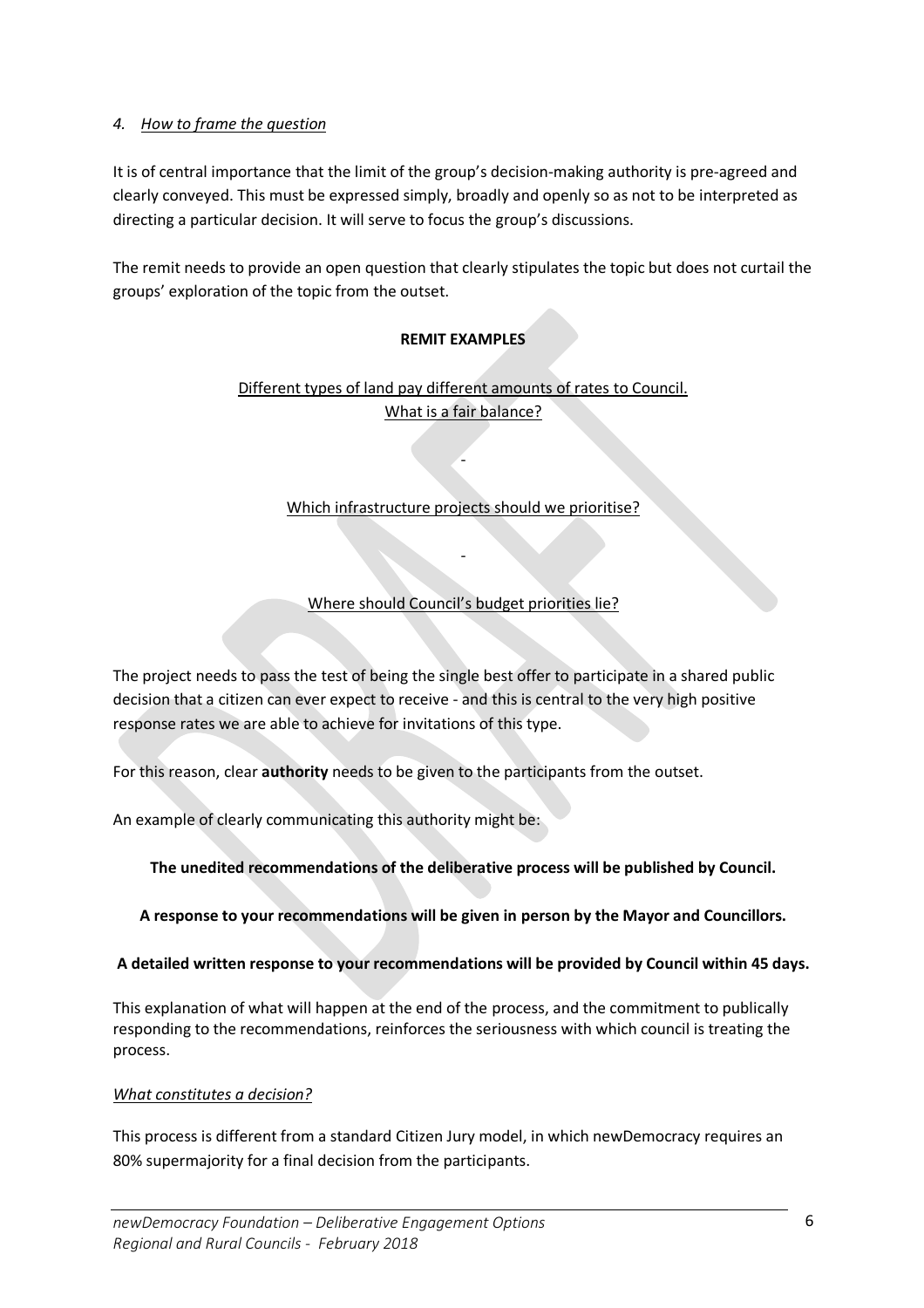In this design, deliberative exercises focus on their tendency to reach consensus (or group consent) positions. The nature of surveying the views of the room as individuals and not as a group would capture a different **reflection of the room**. It would generate a comparison between the views of individuals in the room before they deliberated and again after they deliberated. Instead, this process will focus on discovering areas of common ground by surveying the group as a collective 'room' and not as individuals.

Participants are polled as individuals prior to the project in the recruitment phase (after their selection have been confirmed). This builds starting-point data that is useful for measuring changes in views. However, as the process unfolds further measurements of acceptance are taken in a group setting that shifts the purpose of the room toward finding common ground.

These outputs are significantly different from a consensus decision in a standard jury process because they are not blank page recommendations. However, this process will produce **a clear statement on the common ground found between a representative mix of the community when given access to information and deliberation and the freedom to propose their own recommendations**.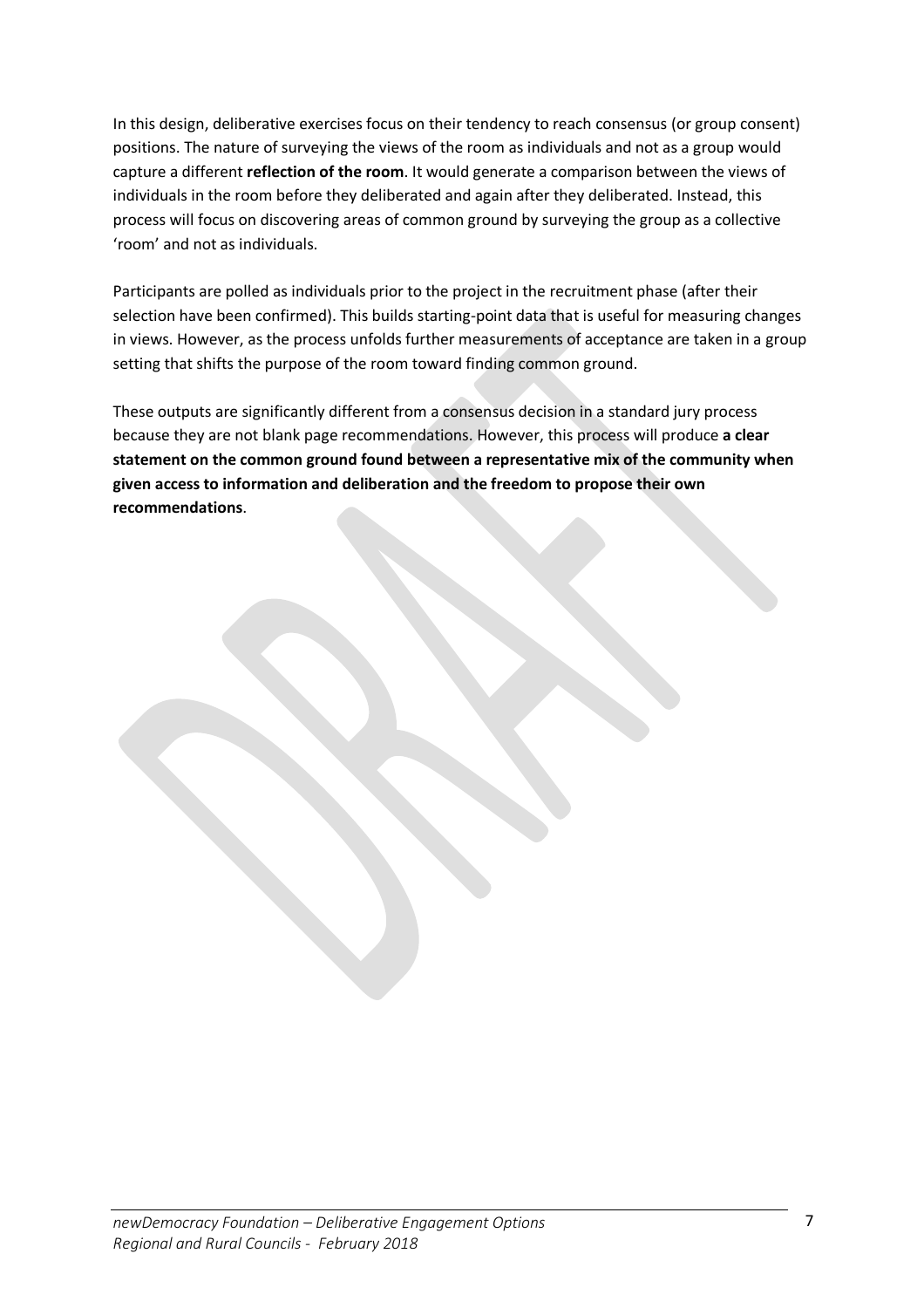# *5. Core Methodology – One Page Project Overview*

This project will operate in four key stages, each funnelling into the next. This iterative process is outlined below as a simple visual summary. A detailed activity and milestone list is attached to this Process Design as Part 2.

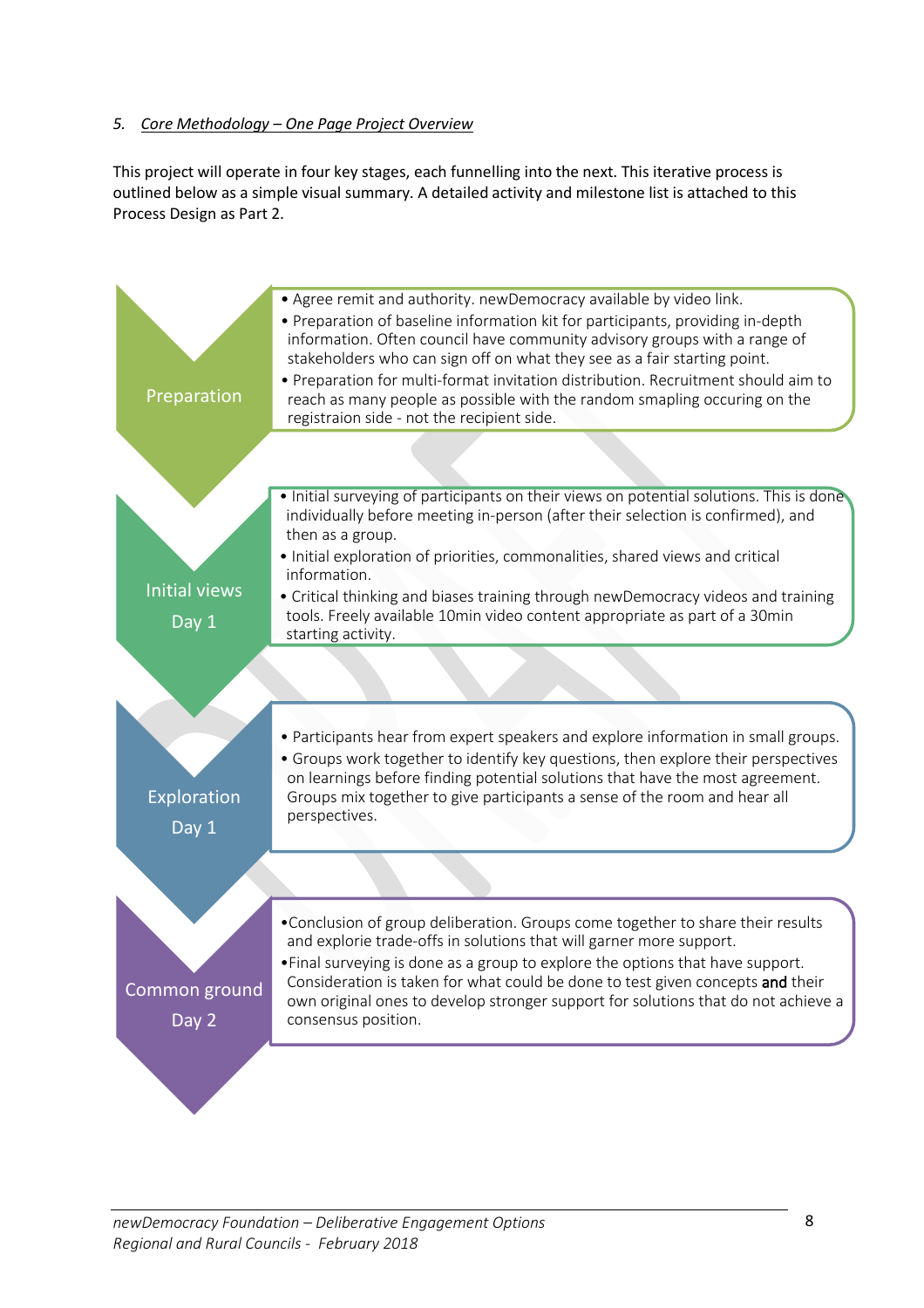# *6. Action 1: Project leadership through stakeholder integration: sharing the design*

Any move to give community a bigger say through a more nuanced mechanism is at heart innovative – it is not what various governments have been inflicting on people for decades. It is a very different way of involving everyday people in the process of government decision-making. These projects are genuinely pioneering and each one expands the critical mass of knowledge and understanding around how citizens can best influence the decisions their governments make. They should be approached as ambitious trials which build on a tested core process.

Given the concept is new to many, it is an important part of our work, and a critical factor in each project's success, that those who will ultimately act on the recommendations support, understand and fully engage from beginning to end. To achieve this, newDemocracy will be available for videoconference meetings free to all rural councils. These meetings are **workshops with Councillors and Council leadership** that will introduce the process, develop shared understanding of deliberative methods, prepare for the potential outcomes (style and content) and lets them identify and modify the model to their context. This is a both an educational and operational element to the project and sets expectations at the outset.

It is important for council to give a major oversight role to councillors. Councillors are integral to facilitating outreach to stakeholder groups from both industry and community. This balances the need to engage with local stakeholders (community groups, business, industry and advocacy groups) while maintaining the cost-effectiveness of the process by utilising existing networks. This ensures there is a clear path from those in the community to contribute to the process. It is recommended that a Stakeholder Reference Group (SRG) that assembles some of the large industry and community groups in the area is established from the inception of the project. This involves them in process decisions, ensuring that the specific needs of the local community are incorporated into the project from the outset.

Mapping the feedback, questions, concerns and inputs the SRG gathers will assist with determining speakers for group sessions and provide guidance for useful information and data to provide to jurors. It will also be a means to encourage public submissions which participants will be able to consider as they determine appropriate (these submissions will need to be provided before the first meeting). This outreach will also help to pave the way for a strong response to the electronic invitations used to generate the selection pool.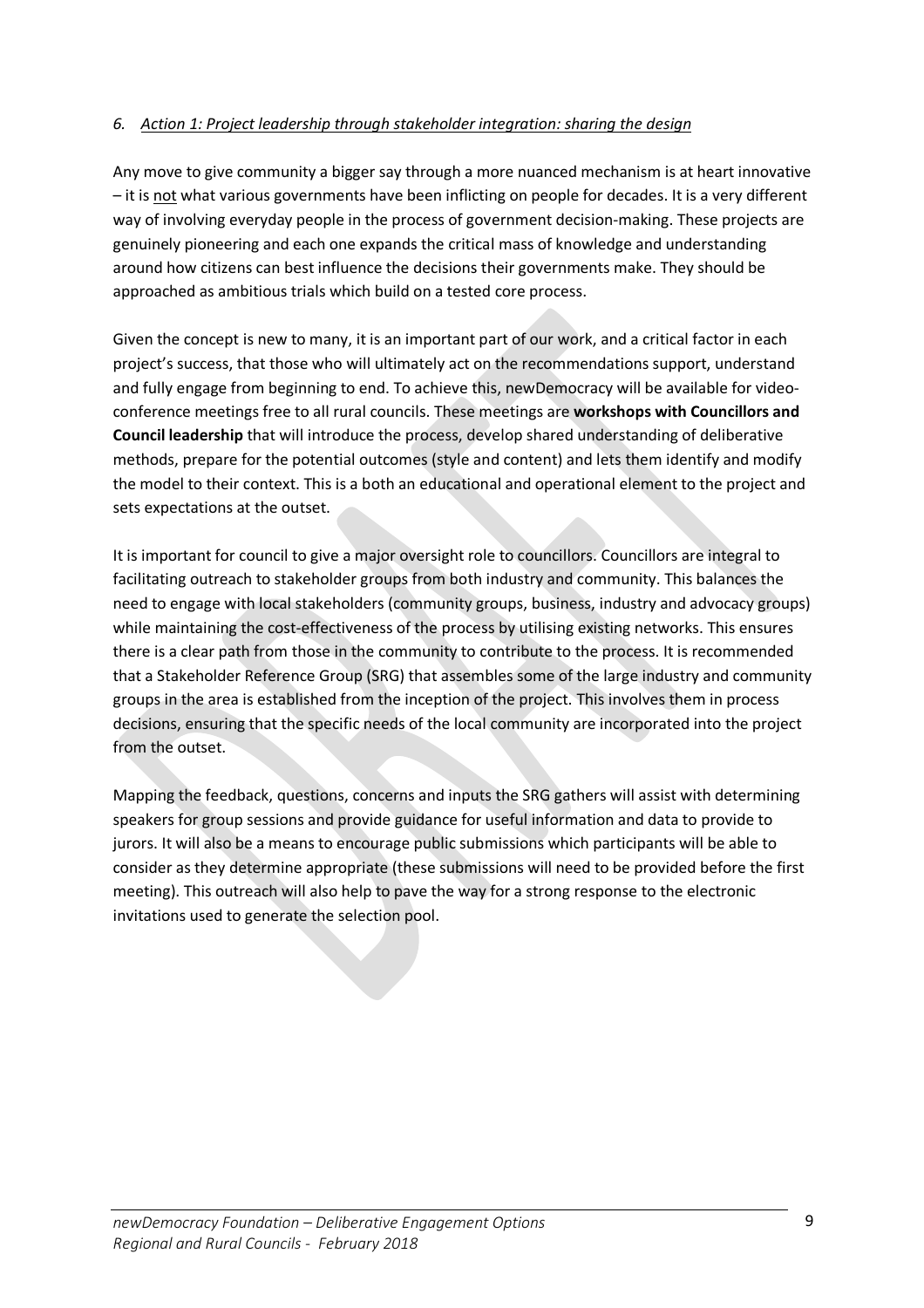# *7. Action 2: Identify appropriate recruitment and selection approach*

Councils are advised to aim for representative samples of 30-50 people. Smaller numbers (below 30) lack visible 'all walks of life' diversity, while larger numbers have cost implications but can be accommodated (up to 120).

In order to achieve a descriptively representative sample, newDemocracy recommends using the four basic variables of age, gender, household type variable (owner occupier or tenant) and property type. In rural settings we suggest also using whether people's primary income is agricultural. The statistical benefit of randomisation and probability will deliver people across a range of professions, lifestyles, ethnic and cultural backgrounds without having to specifically call this out in recruitment. This stratification is not claimed as a perfect method, but it delivers a more representative sample than any other community process. In a comparatively small sample, the wider community will clearly see "people like me" in a sample drawn in this way. Descriptively, we will secure people from all walks of life.

**Recruitment in rural locations presents a unique difficulty** in that the population tends to be small. This uniquely small population means that the community dynamic is significantly different to that of a normal council or city process. In this way, purist recruitment processes that focus heavily on large sample pools and layers of randomisation must be modified. Instead, we intend to use the close links within community as an asset for distribution of an invitation where the randomisation element is on the invitation. A random number is on the invitation, which must be in the recipients' date of birth or phone number for them to be eligible. In this way, random sampling occurs at the selection level and not at the distribution level. In practice, this means that the invitation is spread as wide as possible, with the control for randomisation occurring after registration – compared to in an urban setting where randomisation would occur before registration. Wide reaching general invitations (that can be freely passed on) are far more cost effective than individual mail-out invitations making them more suitable to this specific process.

To achieve the appropriate level of randomness and to avoid an overemphasis on connecting with those who are traditionally likely to opt-in to Council engagement processes, it is critical that this initial invitation is **extended as far and widely as possible**. Diversity of the pool is key and with this in mind, newDemocracy will also seek the support of local newspapers to add in other recruitment channels as may be possible to achieve without comprising the purity of the process.

Interested participants will register online to indicate that they are available for the final selection. newDemocracy will provide our registration tool upon request. We are able to set it up and run the stratified random selection. The sample drawn will be contacted by email seeking a confirmation in writing from the participant. It is strongly recommended that each participant is contacted by phone prior to the first meeting to build a personal commitment to participating, noting that once underway non-attendees cannot be backfilled for.

Just as in juries, a small payment to cover costs and help with people's availability (childcare, travel, missed shift) of per diems is strongly advised so as to avoid excluding participants who may find this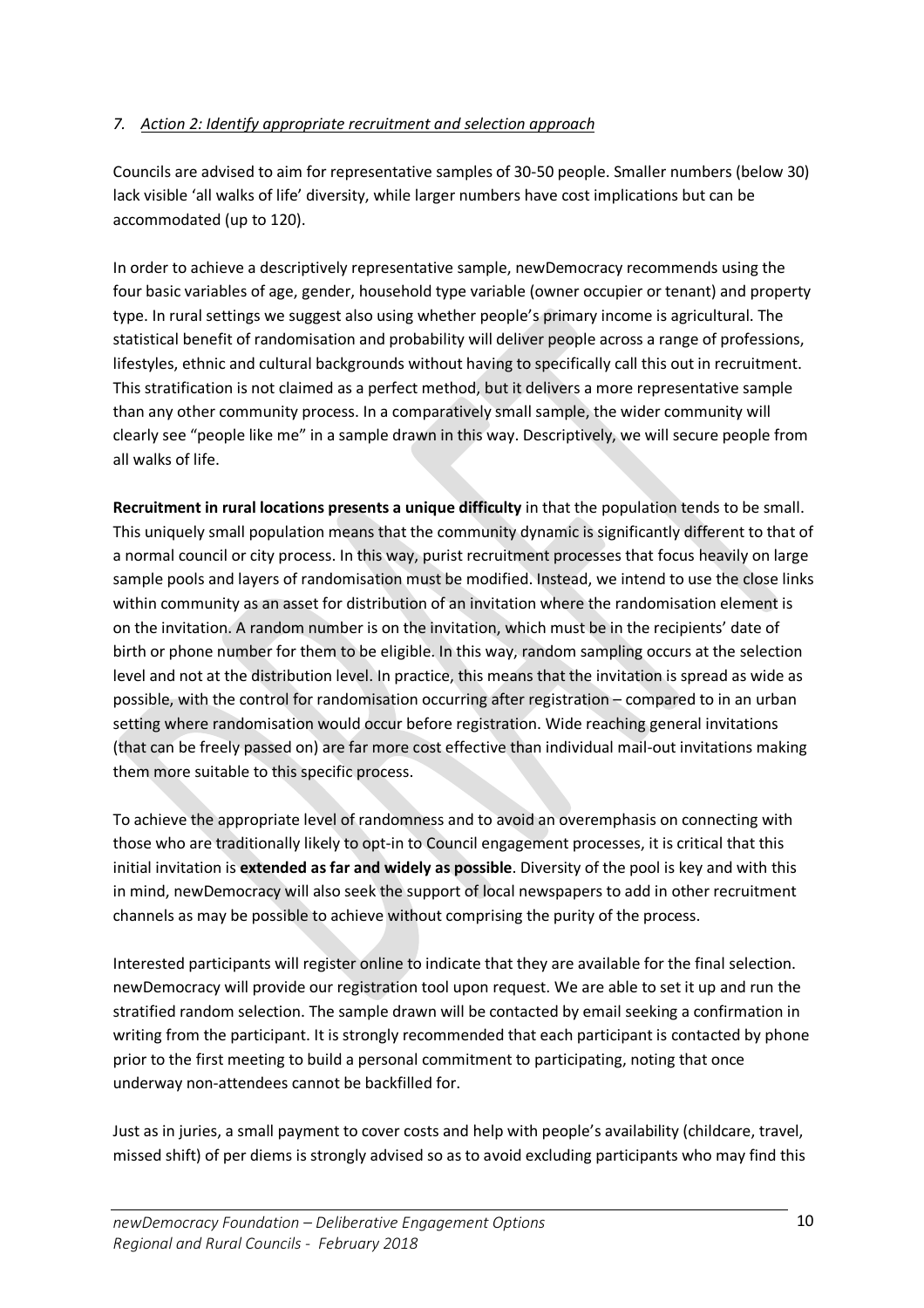a hardship: this is proposed as approximately \$200 per participant in total. Invitations will clearly note that this payment will be made for time, and that meals are provided on the weekend.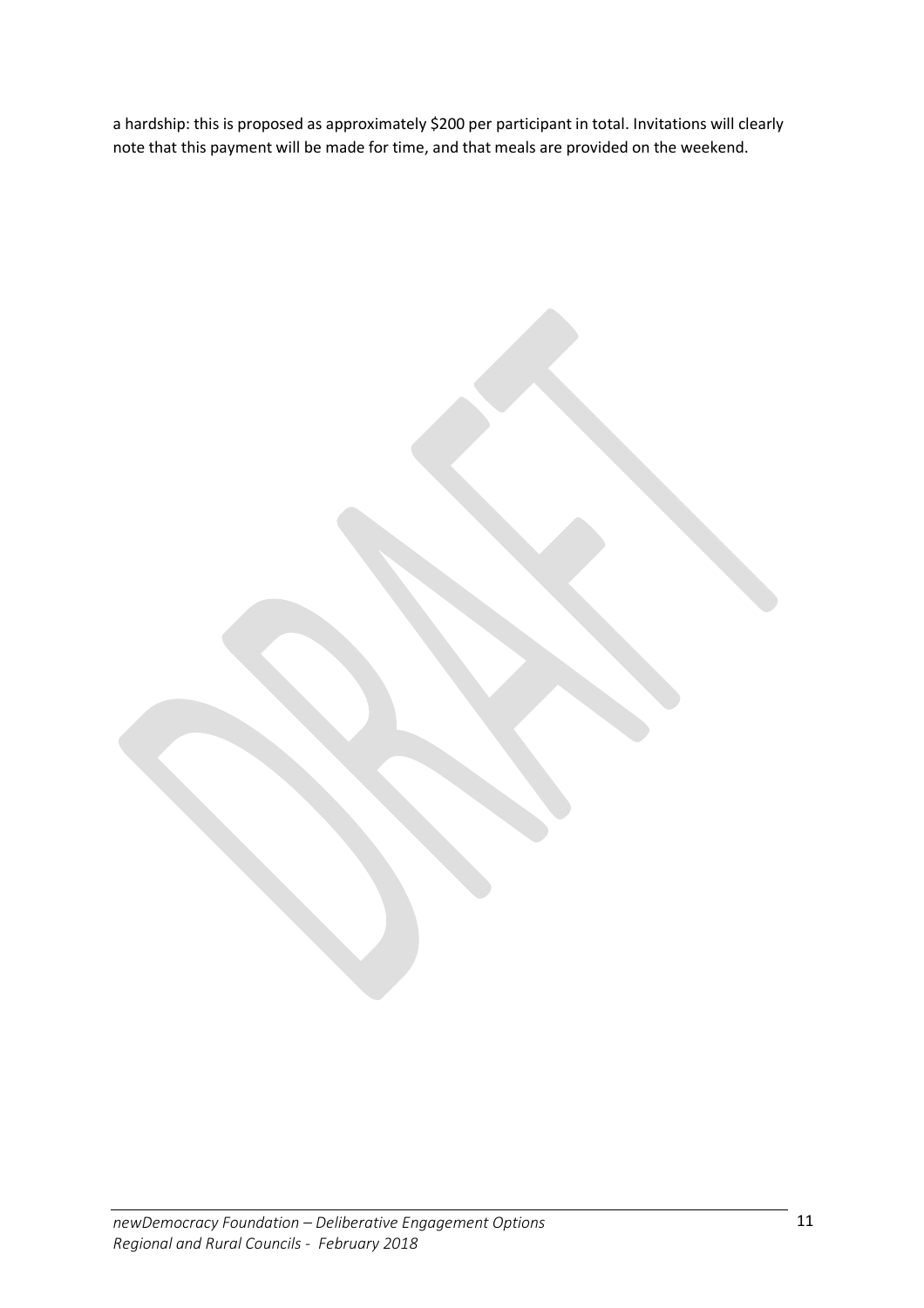# *8. Action 3: Preparation of baseline information and external sources*

Information and judgement are required in equal parts to reach decisions, and while the judgement of randomly-selected groups has been shown to achieve very high levels of public trust it is imperative that the method of provision of information to the deliberative process does not erode that trust. Council should involve active stakeholders in the preparation of materials and in approving what is sent out. With this in mind, there will be three key sources of information to inform the group deliberations:

- 1. A baseline information kit provided by Council. There are numerous issues where no one ever reads but where everyone has an opinion. This process provides incentives and assistance for citizens to consider multiple, competing sources. A 12-24pg briefing book is appropriate for a short process. Critically, participants must have this information 2 weeks out from the weekend they meet. Without suitable reading time, participants will feel cynical about the structured inability for them to consume the required information.
- 2. Submissions from individuals and stakeholders will provide a complementary set of information to round out perspectives on the topic. The submission process should be made available to anyone in the community and should close 2 weeks out from the weekend participant meet – again – allowing for appropriate reading time.
- 3. Central to the integrity of trust in the process is the diversity of views in the room. We achieve this by having speakers present to the participants from all sides of the debate. Speakers should be chosen by stakeholders and councillors with an emphasis on presenting speakers from all sides of the debate.
- 4. Maximise time. This is a 2-day design. These days can be split or run over a single weekend, however, weekdays and short sessions should be avoided as the intent – even in a limited way – is immersion in the topic and discussion with others (ie. Especially including those who hold differing views).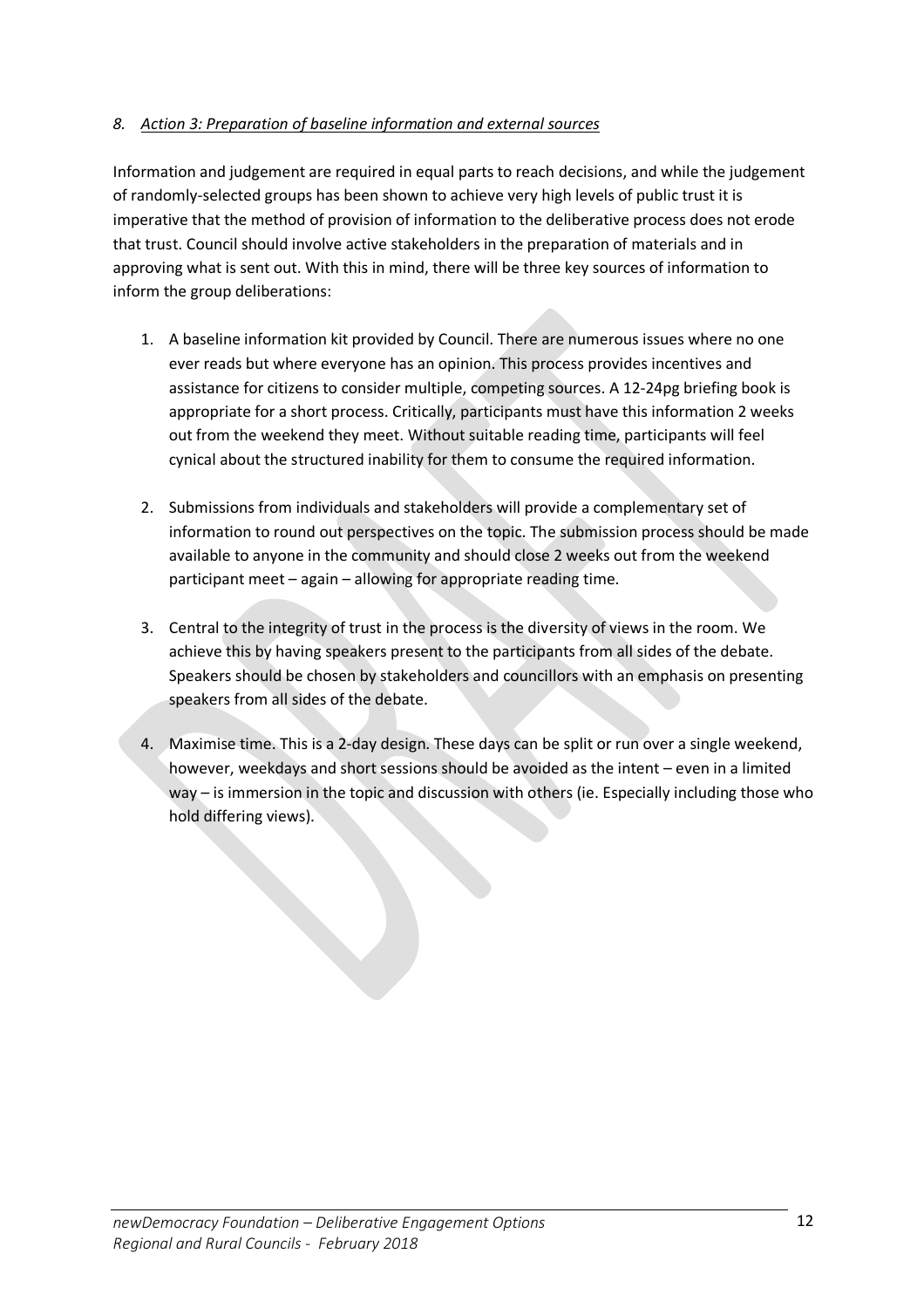# *9. Action 4: Stakeholder and active community submissions*

As referenced above, throughout the operation of the process, Council should facilitate opportunity for stakeholders, community organisations and individuals to provide their input to the group. This ensures that any person or organisation with an interest in the Council has a chance to make a case to a group of everyday people who have a commitment from Council to get a direct response. This is a step outside the usual means of dealing with bureaucracy or government and instead provides an avenue to be heard by everyday people who will in turn make recommendations to Council.

newDemocracy will provide a template for the provision of submissions. This will be designed to ensure that submissions directly address the question and scoping statement the group are considering. The submission process should be available on Council websites and for distribution by Councillors when undertaking outreach activities.

It is recommended that submissions are provided to participants chronologically (as they are lodged) to remove any potential or perceived bias in prioritising one submission over another. As part of the transparency of the process, submissions should also be published online through Council's website (contact details for individuals but not for organisations will be removed). The submission process will **close two-weeks prior** to the group's meeting so that the group has time to consider their content before making recommendations to Council. Once submissions are provided to the group, it will be at participants' discretion to consider the content as they see fit.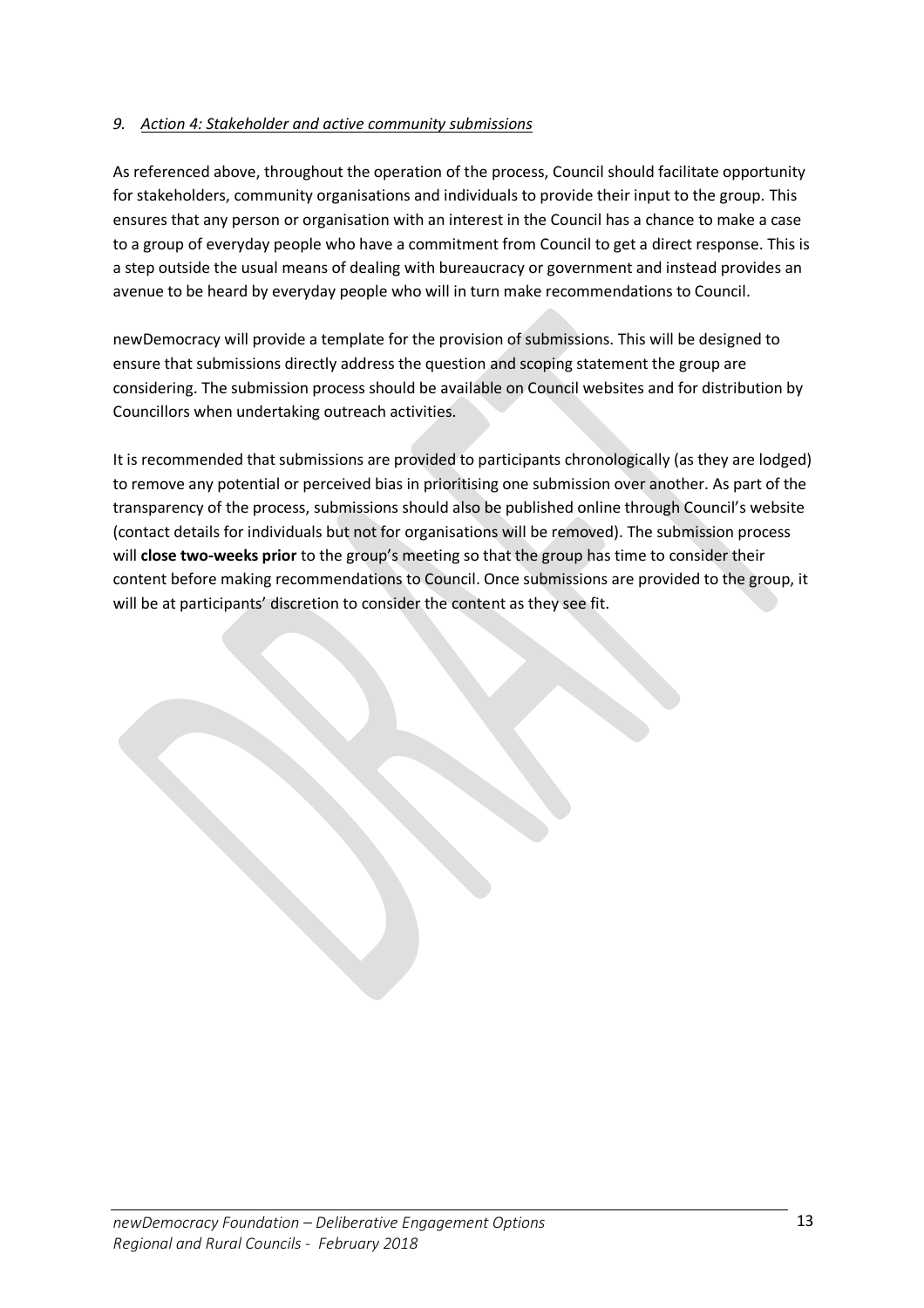# *10. Action 5: Facilitation*

Part of the trade-off in condensing a deliberative process is the emphasis placed on the limited time available. For this reason, it is fundamental that this process includes an **independent facilitator who is familiar with deliberative democracy**.

Skilled facilitation ensures that the participants work cohesively as a group and hit the require milestones on time and together. On such tight deadlines, this is crucial.

Facilitators should be given this document – and can contact newDemocracy at kyle.redman@newdemocracy.com.au

There are examples for free tools that will complement the facilitation process such as Poll Everywhere, that the facilitator will need to be familiar with in order to operate a room smoothly.